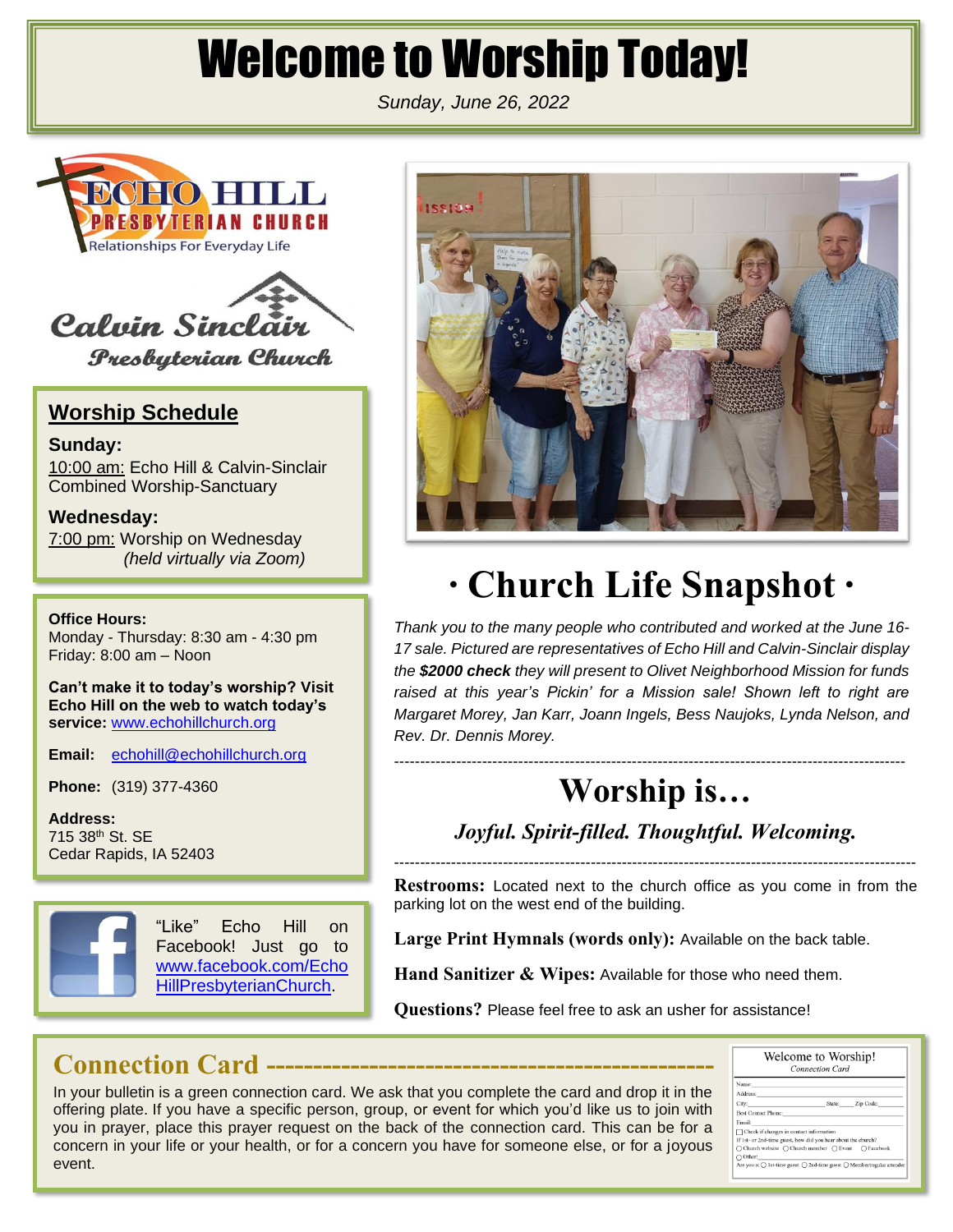# **Order of Worship – June 26, 2022** *Celebration Day*

*Echo Hill & Calvin-Sinclair Presbyterian Churches*

### **Gather for Worship ------------------------------------------------------------------------**

### **Prelude** The Contract of the Contract of the Contract of Contract of Contract of Contract of Contract of Contract of Contract of Contract of Contract of Contract of Contract of Contract of Contract of Contract of Contract

### **Welcome**

*(\*We invite you to please stand if you are able.)*

**\*Hymn #720** "Jesus Calls Us"

**\*Pass the Peace**

**Prepare for Worship -----------------------------------------------------------------------**

### **Unison Call to Worship** *(I Peter 2:4, 5, 9 & 10)*

- Leader: As you come to him, the living Stone rejected by humans but chosen by God and precious to him – you also, like living stones, are being built into a spiritual house to be a holy priesthood, offering spiritual sacrifices acceptable to God through Jesus Christ.
- **All: You are a chosen people, a royal priesthood, a holy nation, God's special possession, that you may declare the praises of him who called you out of darkness into his wonderful light. Once you were not a people, but now you are the people of God; once you had not received mercy, but now you have received mercy.**

### **Unison Prayer of Confession**

**All: Holy God, we come as your people, called from the world to be separate, not better than others, but focused on your kingdom. Often we lose our focus and get mixed up in working for a kingdom that doesn't last. Bring us back. Help us to see what you are doing in the world today, and give us opportunities to join you. Forgive us for being distracted with our own desires and our own agendas. We know we are at peace when we dedicate ourselves to love as you have loved us. We offer our prayers in the name of Jesus and ask that you hear our personal prayers now as we pray in silence…**

### **Words of Assurance** *(I Peter 2:24 & 25)*

Leader: "Christ himself bore our sins" in his body on the cross, so that we might die to sins and live for righteousness; "by his wounds you have been healed." For "you were like sheep going astray," but now you have returned to the Shepherd and Overseer of your souls.

**\*Response #581** "Glory Be to the Father"

**All: Glory be to the Father, and to the Son, and to the Holy Ghost; As it was in the beginning, is now, and ever shall be, world without end. Amen, amen.**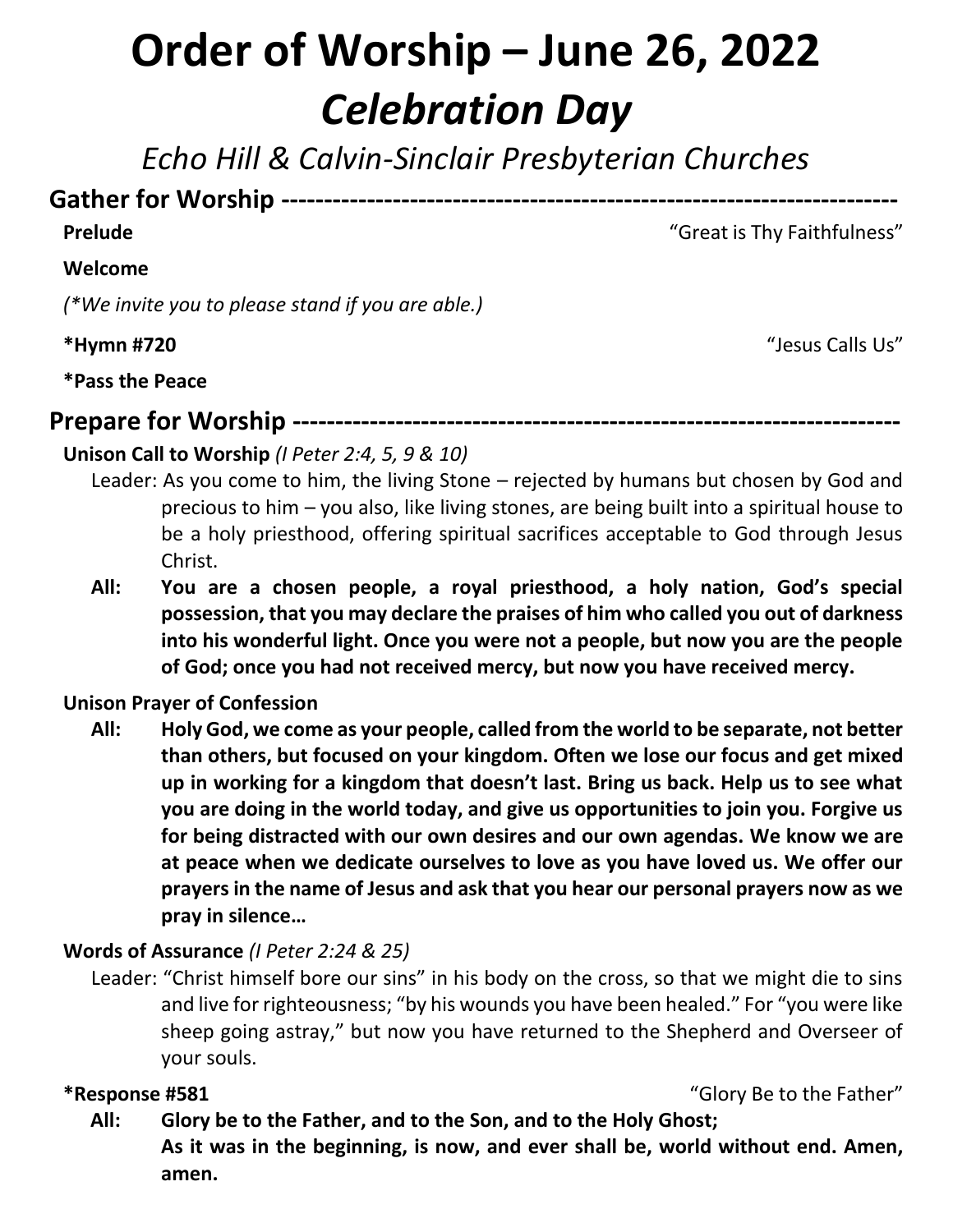|                                                                                                                                                                                                                                                                                                                                                                                                                                                                                                                                                  | <b>Prayer for Illumination</b>                                                                                                                                                                                                                                                                                                                        |                                                                                      |  |
|--------------------------------------------------------------------------------------------------------------------------------------------------------------------------------------------------------------------------------------------------------------------------------------------------------------------------------------------------------------------------------------------------------------------------------------------------------------------------------------------------------------------------------------------------|-------------------------------------------------------------------------------------------------------------------------------------------------------------------------------------------------------------------------------------------------------------------------------------------------------------------------------------------------------|--------------------------------------------------------------------------------------|--|
| <b>Scripture</b>                                                                                                                                                                                                                                                                                                                                                                                                                                                                                                                                 |                                                                                                                                                                                                                                                                                                                                                       | Luke 9:51-62                                                                         |  |
|                                                                                                                                                                                                                                                                                                                                                                                                                                                                                                                                                  |                                                                                                                                                                                                                                                                                                                                                       |                                                                                      |  |
| <b>Message</b>                                                                                                                                                                                                                                                                                                                                                                                                                                                                                                                                   |                                                                                                                                                                                                                                                                                                                                                       | "Foxes, Funerals, Farewells, and Farmers" – Rev. Dr. Dennis Morey                    |  |
|                                                                                                                                                                                                                                                                                                                                                                                                                                                                                                                                                  | <b>Announcements to Good News</b><br>The 2022 Good News of two congregations working together in mission<br>The 2022 Good News from the Deacons<br>The 2022 Good News from Fellowship<br>The 2022 Good News in the finances of Calvin-Sinclair<br>The 2022 Good News in the finances of Echo Hill                                                     |                                                                                      |  |
| The Response #726                                                                                                                                                                                                                                                                                                                                                                                                                                                                                                                                |                                                                                                                                                                                                                                                                                                                                                       | "Come and Follow Me"                                                                 |  |
| <b>Announcements</b><br><b>Call to Dedication</b>                                                                                                                                                                                                                                                                                                                                                                                                                                                                                                |                                                                                                                                                                                                                                                                                                                                                       |                                                                                      |  |
| All:                                                                                                                                                                                                                                                                                                                                                                                                                                                                                                                                             | With grateful hearts we dedicate our offerings to God.                                                                                                                                                                                                                                                                                                | Leader: Today, we bring our tithes and offerings for the work God is doing among us. |  |
| <b>Offertory</b>                                                                                                                                                                                                                                                                                                                                                                                                                                                                                                                                 |                                                                                                                                                                                                                                                                                                                                                       | "His Eye is on the Sparrow"                                                          |  |
| All:                                                                                                                                                                                                                                                                                                                                                                                                                                                                                                                                             | "Praise God, from Whom All Blessings Flow"<br><i>*</i> Congregational Response #606<br>Praise God, from whom all blessings flow; praise him, all creatures here below;<br>Praise him above, ye heavenly host; praise Father, Son, and Holy Ghost. Amen.                                                                                               |                                                                                      |  |
|                                                                                                                                                                                                                                                                                                                                                                                                                                                                                                                                                  | *Prayer of Dedication                                                                                                                                                                                                                                                                                                                                 |                                                                                      |  |
| Holy God, you have certainly blessed us this first half of 2022. We give you thanks<br>All:<br>for all the ways you are growing us, as we yield ourselves to your Kingdom. Keep<br>giving us good ideas, keep giving us energy, keep giving us resources, and we will<br>continue in the joy you have arranged for us in the days to come. How wonderful<br>you are to give us opportunities to see your Kingdom move forward and to know<br>we have been a part of that work. With grateful hearts we give today in the name<br>of Jesus. Amen. |                                                                                                                                                                                                                                                                                                                                                       |                                                                                      |  |
|                                                                                                                                                                                                                                                                                                                                                                                                                                                                                                                                                  | <b>Prayers of the People</b>                                                                                                                                                                                                                                                                                                                          |                                                                                      |  |
| Lord's Prayer                                                                                                                                                                                                                                                                                                                                                                                                                                                                                                                                    |                                                                                                                                                                                                                                                                                                                                                       |                                                                                      |  |
| All:                                                                                                                                                                                                                                                                                                                                                                                                                                                                                                                                             | Our Father, who art in heaven, hallowed be thy name. Thy kingdom come, thy will<br>be done, on earth as it is in heaven. Give us this day our daily bread; and forgive us<br>our debts, as we forgive our debtors; and lead us not into temptation, but deliver<br>us from evil. For thine is the kingdom and the power and the glory, forever. Amen. |                                                                                      |  |
|                                                                                                                                                                                                                                                                                                                                                                                                                                                                                                                                                  |                                                                                                                                                                                                                                                                                                                                                       |                                                                                      |  |
|                                                                                                                                                                                                                                                                                                                                                                                                                                                                                                                                                  | *Closing Hymn #725                                                                                                                                                                                                                                                                                                                                    | "O Jesus I Have Promised"                                                            |  |

**Closing Prayer and Benediction**

**Postlude** The Music Controller Controller Controller Controller Controller Controller Controller Controller Controller Controller Controller Controller Controller Controller Controller Controller Controller Controller Con